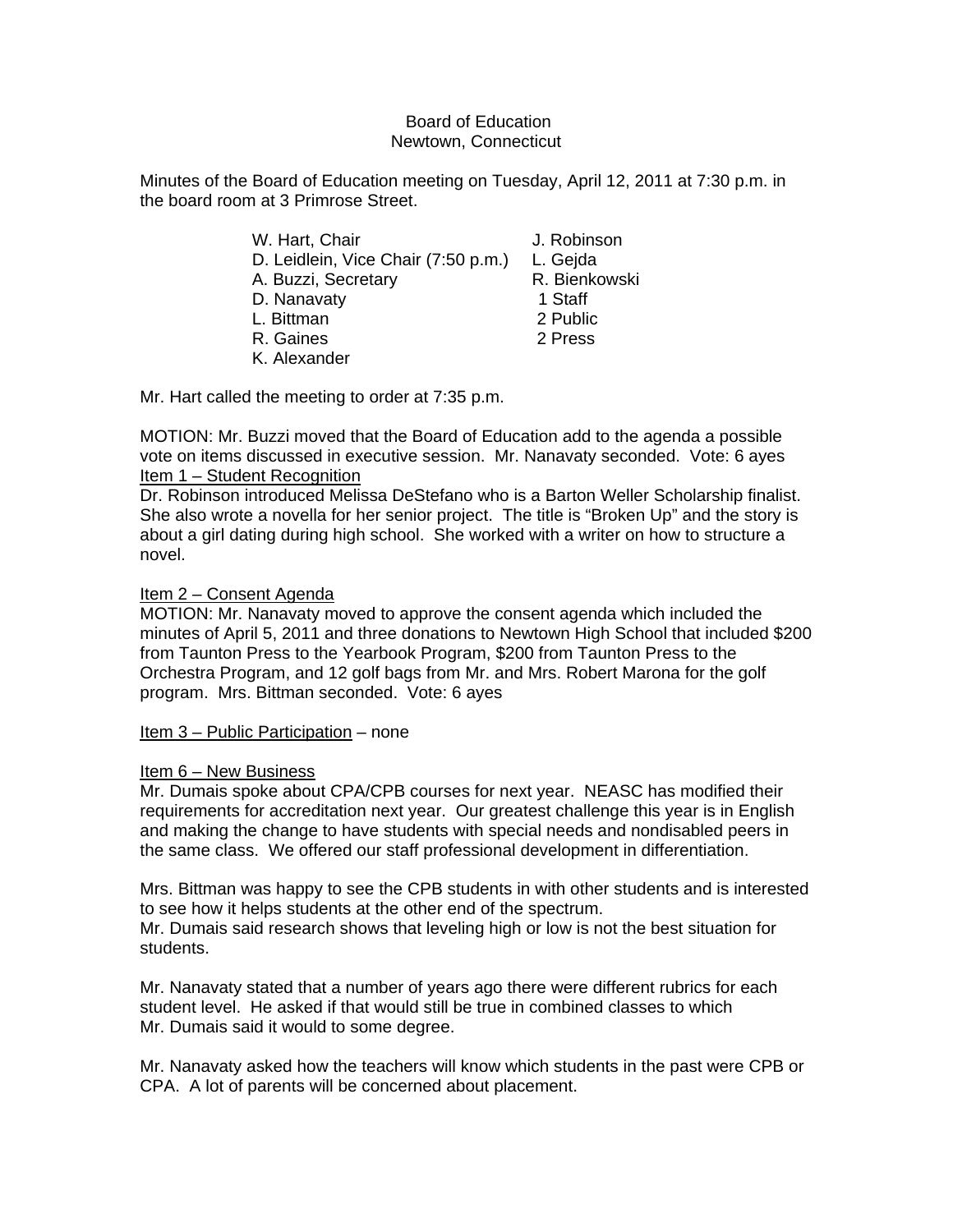Board of Education **-2-** April 12, 2011

Mr. Dumais said a PLC model we are using is about prescribed interventions. Over April vacation we will be making moves in the school. Mr. Ding will move upstairs and his room will become a reading and writing center where students having difficulty will have prescribed interventions.

Mr. Gaines asked how increasing support for students would affect staffing. Mr. Dumais said we are looking at assigning teachers to additional subjects like the math/science center as their "duty." The teachers would go to the center but there would be no additional cost for their time.

Mr. Alexander asked how students will be tracked and measured. He is concerned that some of these classes are not keeping up with the other classes taking the same course. Mr. Dumais said there will be other interventions to track students.

Dr. Robinson said in the PLCs the like-content area teachers are reviewing student outcomes on the assessments. It would become apparent if students were not progressing. We want to catch students lagging behind and put supports in place.

Mrs. Leidlein said there will be a concern about students on the border. Will a teacher work with a student to encourage him or her to go to the honors level the next year? What does a student do to help move forward the next year? Mr. Dumais said that is done now. It doesn't always mean supplemental work.

Dr. Gejda said we are working to make our curriculum rich. The focus is on understanding concepts for the students.

## Item 4 – Reports

Correspondence: Mr. Buzzi noted the Board received a letter from Erin Phaneuf and Colleen Phaneuf.

Chair Report: Mr. Hart thanked the Legislative Council for approving both the Board of Education and Town budgets. His concern is that we haven't gotten people involved and need to urge people to come out and vote. He will be putting things up on the blog regularly. He attended the PTA presidents meeting and discussed how to get people out to vote. He asked the Board to try to be available alternate Tuesdays to schedule additional meetings when necessary.

## Superintendent's Report:

Dr. Robinson spoke about a new website for the district which will be a lot easier to access information for parents. The teacher web pages will also have to be redone. It is also possible to have a regional calendar for 2012-2013. We are looking for feedback from other districts. It would help coordinate professional development and possibly impact our transportation costs.

Mr. Nanavaty said it could also lead to regional transportation.

Dr. Robinson said we had reserved three dates with Western Connecticut State University for graduation which is usually established on April 1. The high school will be graduating on June 22.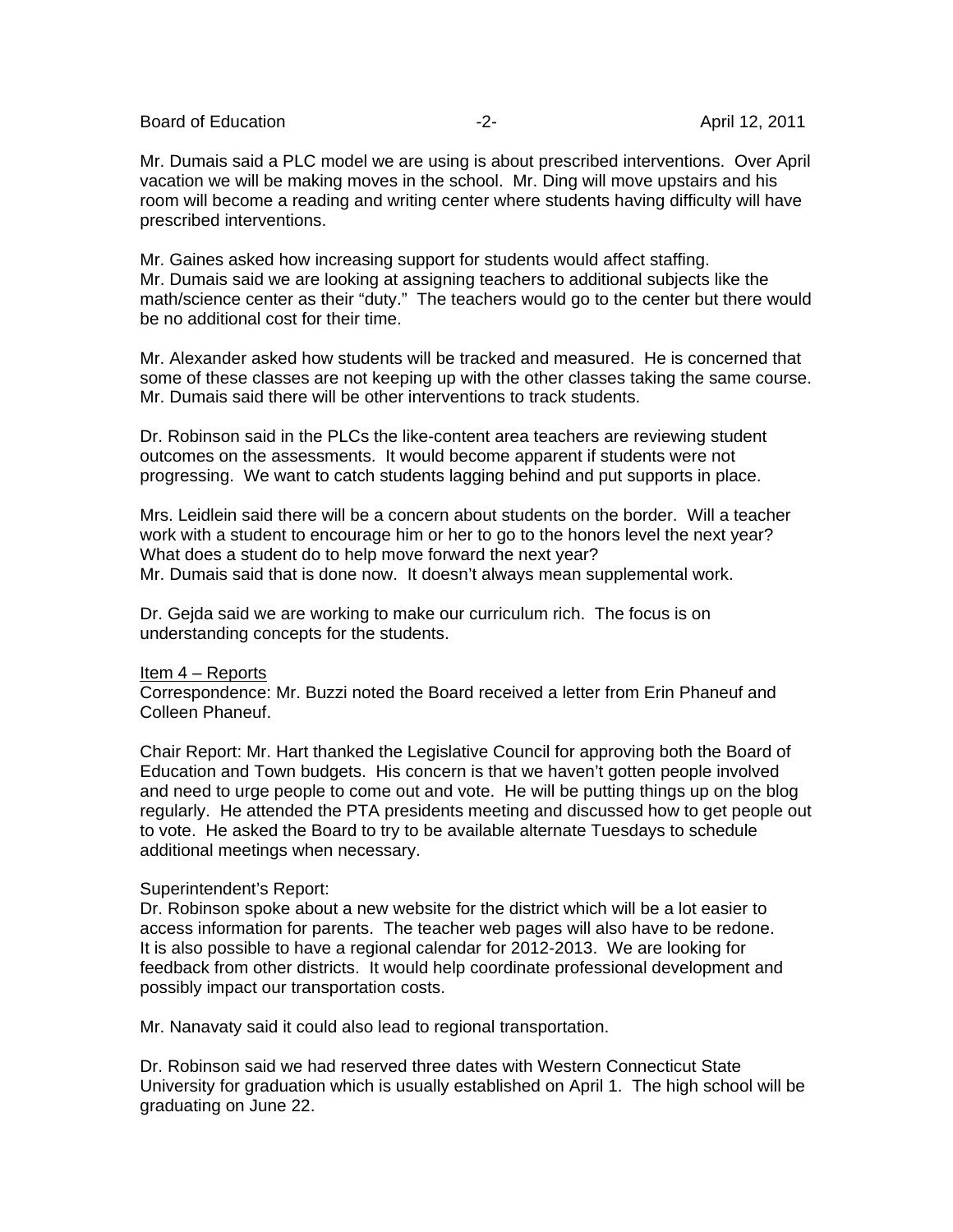Board of Education **-3-** April 12, 2011

Mr. Gaines said Danbury is struggling with their middle school population and asked if there was any further conversation about them purchasing our portables.

Dr. Robinson said people from Danbury came over and looked a number of months ago. She contacted them again and was told they would bring it up to their Board. She also put out an alert to 166 school districts regarding the portables.

Mr. Alexander questioned school cancellation if there is a regional calendar. Dr. Robinson said we try to come up with a common agreement. It makes it difficult if we don't have the same weather conditions. Danbury has 185 days but our closing would still be before them. We are hoping all the boards agree.

Mr. Alexander asked if the Town website was integrating with us. Dr. Robinson said they are working on our side of their site.

There was no report from the Facilities Committee or Policy Committee.

MOTION: Mr. Nanavaty moved to approve the financial report and transfers for the month ending March 31, 2011. Mr. Gaines seconded. Vote: 7 ayes

Mr. Bienkowski said the two major object codes for transfers are purchased services and the tuition account. We are unable to transfer money to all of the anticipated negative accounts because we don't have the benefit of the excess cost grant. We won't get that money until June. We still have outstanding Morganti bills for \$140,000 for our expenses due to the delay. He suggested that after the budget is settled that we look at the projects for next year and see which ones we can take care of this year such as rebuilding the chimney at Hawley, finishing the visitor bleachers at the high school, the two storage sheds at the high school, and removing the unused swing set and paving at Sandy Hook School. We can't do the middle school paving for \$190,000 because of the roofing project.

Mr. Nanavaty stated that if we don't get the excess cost grant money we will be \$357,000 in the hole to which Mr. Bienkowski agreed.

Mr. Gaines asked if it was prudent to make the Board of Finance aware that there may be a need for a special appropriation if we don't get the money from the excess cost grant. He doesn't want us to be in a position where we need a special appropriation from the Board of Finance. We should discuss this with them.

Mr. Hart would rather watch it closely and wouldn't initiate projects unless we knew. Mr. Bienkowski said we would need the project to be initiated by May or June.

Vote: 7 ayes

Item 5 – Old Business

Transfer Policy: Mr. Buzzi felt this policy should be sent back to the committee who should sit with Mr. Bienkowski, Dr. Robinson and Dr. Gejda to make the policy consistent. After some discussion the Board agreed to have the committee handle this policy.